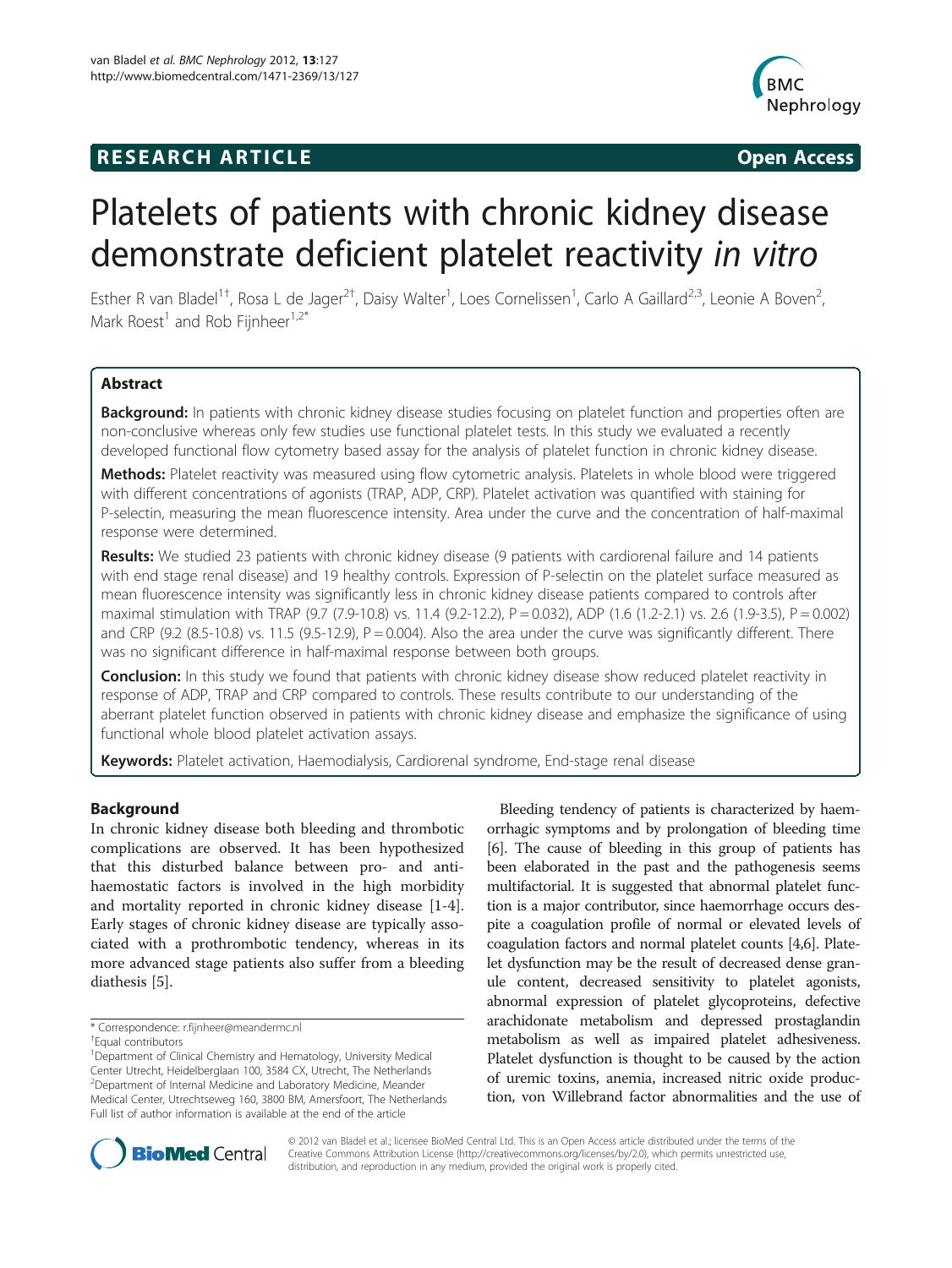medication like aspirin, non-steroidal anti-inflammatory drugs and β-lactam antibiotics [\[4,6-8\]](#page-5-0). Besides an increased bleeding risk, a variety of thrombotic complications are observed in patients with chronic renal failure, including coronary heart disease, cerebrovascular disease, peripheral vascular disease and heart failure. Already in mild to moderate chronic kidney disease an increased risk of cardiovascular events and higher mortality have been reported [[1,2,9-12\]](#page-5-0).

The balance between thrombosis and bleeds is disturbed in chronic kidney disease. Functional platelet tests are needed to obtain more insight into this balance. However, up to know only a minority of the studies used functional platelet tests and results are non-conclusive [[6,13\]](#page-5-0). This is probably due to *in vitro* artifacts as a result of the procedure of platelet isolation, influence of plasma proteins and influence of hematocrit. Therefore we have set up this study with a recently developed, flow cytometer based, functional platelet assay in whole blood, in which these factors are not of influence. With this assay we assessed platelet reactivity in patients with end stage renal disease and cardiorenal syndrome. Both platelet sensitiveness as well as maximal activation of platelets in response to 3 different platelet stimuli was measured, providing an explanation for the disturbed haemostatic balance in patients with renal failure.

## Methods

## Subjects

Patients were selected from the out-patient clinic of the Meander Medical Center in Amersfoort for this prospective, observational study. Two groups of patients with chronic kidney disease were recruited. The first group consisted of patients with end stage renal disease receiving hemodialysis [[14](#page-5-0)]. In patients on hemodialysis, blood samples were collected before and also immediately after hemodialysis (pre versus post dialysis). All samples were collected using citrate tubes and mixed gently. The second group consisted of patients with cardiorenal syndrome, defined as coexistence of chronic kidney disease and chronic heart failure [\[15\]](#page-5-0). Chronic kidney disease in this group was defined as eGFR < 70 ml/min without requirement of hemodialysis. Chronic heart failure was defined as NYHA class II or higher, based on symptoms, signs and objective abnormality on echocardiography [[16](#page-5-0)]. Controls included subjects recruited from among healthy hospital staff, healthy subjects attending the hospital for control follow up and healthy partners of patients. Patients were excluded from the study based on the following criteria: clinical signs of infection, malignancy, primary haemostatic disorders unrelated to uremia, treatment with immunosuppressive drugs, use of antiplatelet agents (except aspirin) such as clopidogrel, dipyridamole or non-steroidal anti-inflammatory drugs and the inability to provide informed consent. The protocol was approved by the local medical ethical committee of Meander Medical Center Amersfoort and both patients and control volunteers gave written informed consent to participate in the study.

## Blood sampling and processing

In patients on haemodialysis, the samples were collected before starting the haemodialysis and immediately after the procedure. The first sample was taken from the afferent line directly after inserting the needle in the fistula. The second sample was taken directly after dialysis from the efferent line out of the dialysis machine. In control subjects peripheral venous blood samples were collected from the antecubital vein using 21 gauge needles. A total of 4.5 mL blood was drawn into vacutainer tubes containing 0.5 mL 3.2% sodium-citrate solution as anticoagulant and mixed gently. Blood cell count assays were performed using a haematology analyzer (Sysmex, Etten-Leur, The Netherlands). Hemoglobin, hematocrit, and platelet count were noted.

## **Materials**

For our samples we used HEPES-buffered saline (HBS) containing 10 mM HEPES (BDH biochemical, UK), 150 mM NaCl (Sigma-Aldrich, Zwijndrecht, the Netherlands), 1 mM MgSO4 (Riedel de Haën, Hannover, Germany) and 5 mM KCl (Riedel de Haën), with a pH of 7.4. Fixation was done with a fixation buffer containing 0.2% formaldehyde (Calbiochem, Merck, Darmstadt, Germany) in 0.9% NaCL (Sigma-Aldrich). Used fluorochromelabeled ligands were anti-CD42b fluorescein isothiocyanate (FITC)-labeled mouse antihuman antibody (BD Pharmingen™, San Diego, California, USA) and anti-CD62P phycoerythrin (PE)-labeled mouse antihuman antibody (BD Pharmingen™). Adenosine diphosphate (ADP) (Roche, Almere, the Netherlands) was used as agonist, as well as thrombin-receptor-associatedpeptide (TRAP) (Bachem, Weil am Rhein, Germany) and cross-linked collagen related peptide (CRP) was a generous gift of R. Farndale (Cambridge, United Kingdom).

## Platelet reactivity

Assays were performed as described before [\[17](#page-5-0)]. In short, 5 μL of whole blood was added to tubes containing 50 μL of HBS, fluorochrome-labeled ligands and serial dilutions of agonists. Anti-CD42b FITC-labeled monoclonal antibodies were used as an activation-independent platelet marker. PE-labeled anti-CD62P was used as an activationdependent marker. For each agonist eight different concentrations were used, with four times dilution steps between each sample. Concentrations of TRAP were 0.038 to 625 μmol/L, ADP 0.008 to 125 μmol/L, and CRP 0.2 to 2500 ng/mL. After incubation at room temperature for 20 minutes, platelets were fixed by the addition of 500 μL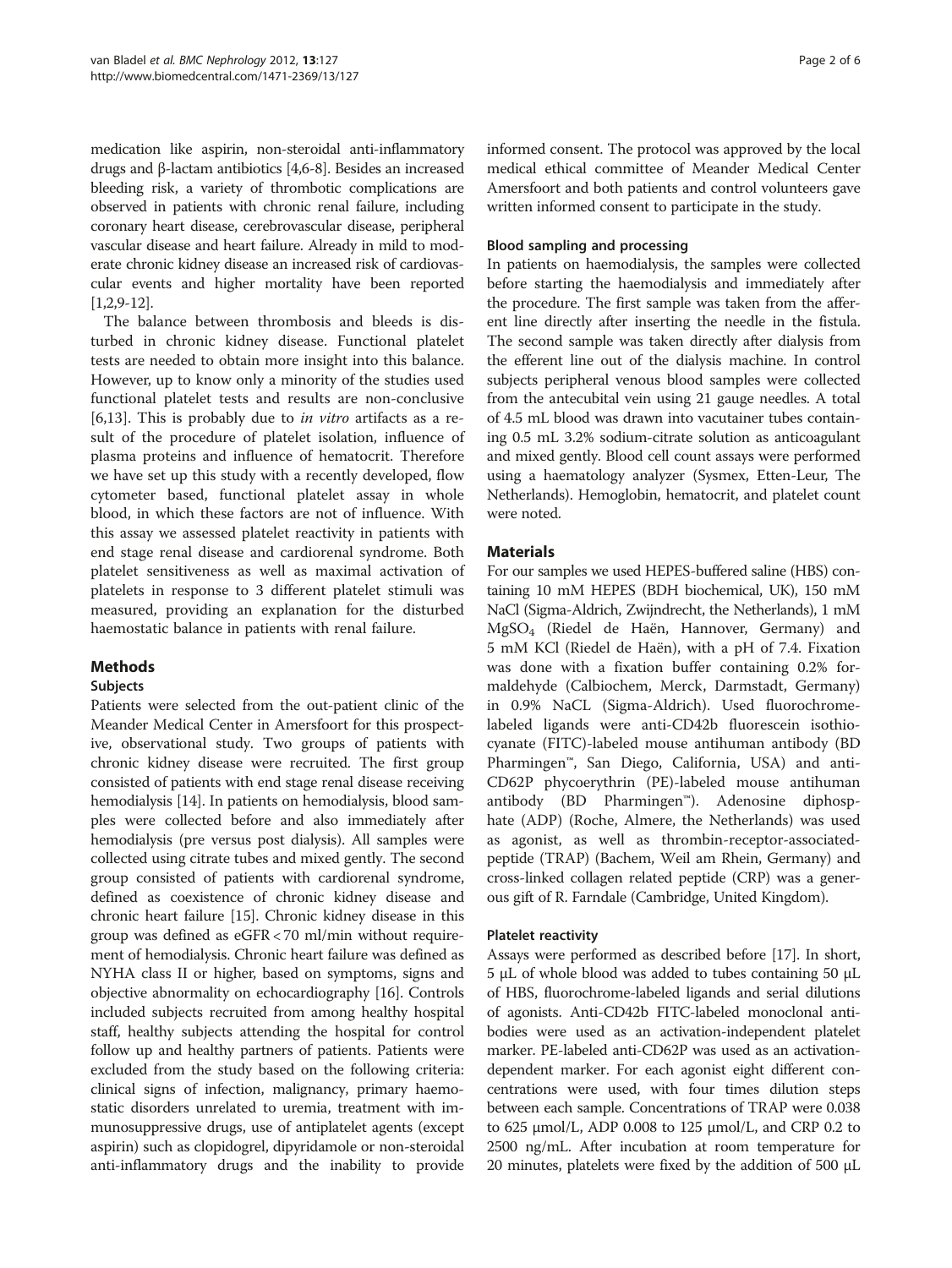fixative (0.2% paraformaldehyde). Subsequently, samples were 3.5 times diluted with the same fluid for flow cytometric analysis. Samples were analyzed by flow cytometry on a Epics XL-MCL Flow Cytometer (Beckman Coulter, Miami, Florida, USA) and EXPO 32 MultiCOMP Software (Beckman Coulter) was used to process the data. The platelet population was identified by forward and 90° side scatter properties in combination with a positive CD42b signal. Isotype control antibodies were used to correct for aspecific binding. The mean fluorescence intensity (MFI) of all platelets is expressed in arbitrary units (AU).

#### Statistical analysis

GraphPad software version 4.0 for Windows (GraphPad Software, San Diego, California USA) was used to draw graphs and to calculate EC50. EC50 is defined as the concentration of the agonist needed to achieve an effect on the platelets halfway between the maximum and minimum. Area under the curve (AUC) was calculated in SPSS by adding up the outcome minus basal activation outcome of all concentrations points. The data were analyzed by logistic regression for scaled data. For comparisons of nominal variables a Chi-square cross tabulation with a Fisher's Exact test was used. Statistical analyses were undertaken using SPSS software version 15.0 (SPSS Inc, Chigaco, Illinois). A P-value of  $< 0.05$  was considered as statistically significant. Values are given as median with interquartile range (IQR) if not noted otherwise.

#### Results

#### Patient characteristics

Twenty-three patients with chronic kidney disease and 19 healthy controls were included. In the chronic kidney disease group, we included 9 patients with cardio renal syndrome and 14 patients with end stage renal failure on hemodialysis (analyzed before and immediate after dialysis). Clinical and laboratory characteristics are listed in Table 1. Age was significantly higher in patients (78 years (64-83)) compared to controls (62 years (48-71)). As expected hemoglobin and hematocrit level were significantly lower in cardio renal syndrome patients compared to controls. There were no significant differences in platelet count. The etiology of chronic kidney disease was divers: hypertension  $(n=7)$ , diabetic nephropathy  $(n = 4)$ , membranous glomerulopathy  $(n = 1)$ , rapid progressive IgA nephropathy  $(n = 1)$ , chronic pyelonephritis  $(n = 1)$ , polycystic nephropathy  $(n = 1)$ , nephrosclerosis  $(n = 1)$  or unknown cause  $(n = 7)$ . The etiology of chronic heart failure was of ischemic origin  $(n = 5)$ , valvular heart disease  $(n = 3)$  or unknown  $(n = 1)$ .

#### Platelet reactivity

Expression of P-selectin on the platelet surface measured as MFI was significantly lower in chronic kidney disease

Table 1 Baseline characteristics in patients with chronic kidney disease and controls

| <b>Baseline characteristics</b>                             | Controls            | <b>CKD</b>        | P-value |
|-------------------------------------------------------------|---------------------|-------------------|---------|
|                                                             | $N = 19$            | $N = 23$          |         |
| Age, y (IQR)                                                | 62 (48-71)          | 78 (64-83)        | 0.043   |
| Male, n (%)                                                 | 13 (68.4)           | 15 (65.2)         | 0.755   |
| Hemoglobin, mmol/L (IQR)                                    | 9.4 (9.0-9.9)       | $7.2$ (6.7-7.8)   | 0.006   |
| Hematocrit, L/L (IQR)                                       | $0.44(0.43 - 0.47)$ | $0.36(0.34-0.38)$ | 0.001   |
| Platelet count, 10 <sup>9</sup> /L (IQR)                    | 210 (150-240)       | 187 (160-225)     | 0.223   |
| Hemodialysis, n (%)                                         | <b>NA</b>           | 14 (60.9)         |         |
| Cardiorenal syndrome, n (%)                                 | <b>NA</b>           | 9(39.1)           |         |
| EPO use, $n$ $(\%)$                                         | <b>NA</b>           | 5(21.7)           |         |
| Aspirin use, n (%)                                          | 0                   | 11 (47.8)         |         |
| $CVD$ absents bidges: discose $IOD$ integers and the second |                     | $FDA = 4$         |         |

CKD chronic kidney disease, IQR inter quartile range, EPO erythropoietin.

patients compared to controls after maximal stimulation with TRAP (9.7 (7.9-10.8) vs. 11.4 (9.2-12.2), P = 0.032), ADP (1.6 (1.2-2.1) vs. 2.6 (1.9-3.5), P = 0.002) and CRP (9.2  $(8.5-10.8)$  vs. [1](#page-3-0)1.5  $(9.5-12.9)$ ,  $P = 0.004$ ). (Figure 1 and Table [2\)](#page-3-0). Maximal P-selectin expression in response to different agonist correlated significantly with each other (Spearmann's Rho correlation TRAP and ADP 0.684 with  $p < 0.001$ ; TRAP and CRP 0.538 with  $p < 0.001$ ; ADP and CRP 0.475 with  $p = 0.001$ ). Table [2](#page-3-0) shows that the EC50 was not different between chronic kidney disease patients and controls.

Chronic kidney disease patients showed significantly lower platelet reactivity as compared to healthy control subjects for TRAP (AUC : 39.5 (32.9-44.4) vs. 47.1 (41.1-54.2), P = 0.01) and ADP (AUC: 5.8 (3.8-7.3) vs. 8.9 (7.9-12.2),  $P = 0.002$ ) when measured with AUC (Table [2](#page-3-0)). Stimulation with CRP (AUC: 23.4 (18.9-34.79) vs. 30.3 (22.1-41.9),  $p = 0.06$ ) does not show a difference in reactivity between the groups.

Since age was significant lower in the control group we adjusted for this in a regression analysis. The significant difference in MFI and AUC between chronic kidney disease patients and controls after maximal stimulation remained significant (Table [2](#page-3-0)). There was no significant difference between patients with cardiorenal failure and patients with end stage renal failure.

In the chronic kidney disease group almost half of the patients used aspirin as anti-platelet therapy. Platelet reactivity in this group does not show a difference between aspirin users and patients without aspirin. This accounts for all outcome measurements.

#### Pre-versus-post dialysis

To rule out an activating effect of the hemodialysis procedure on baseline platelet activation we studied platelet activation before and immediate after dialysis. The platelet sensitivity (EC50) for TRAP, ADP and CRP did not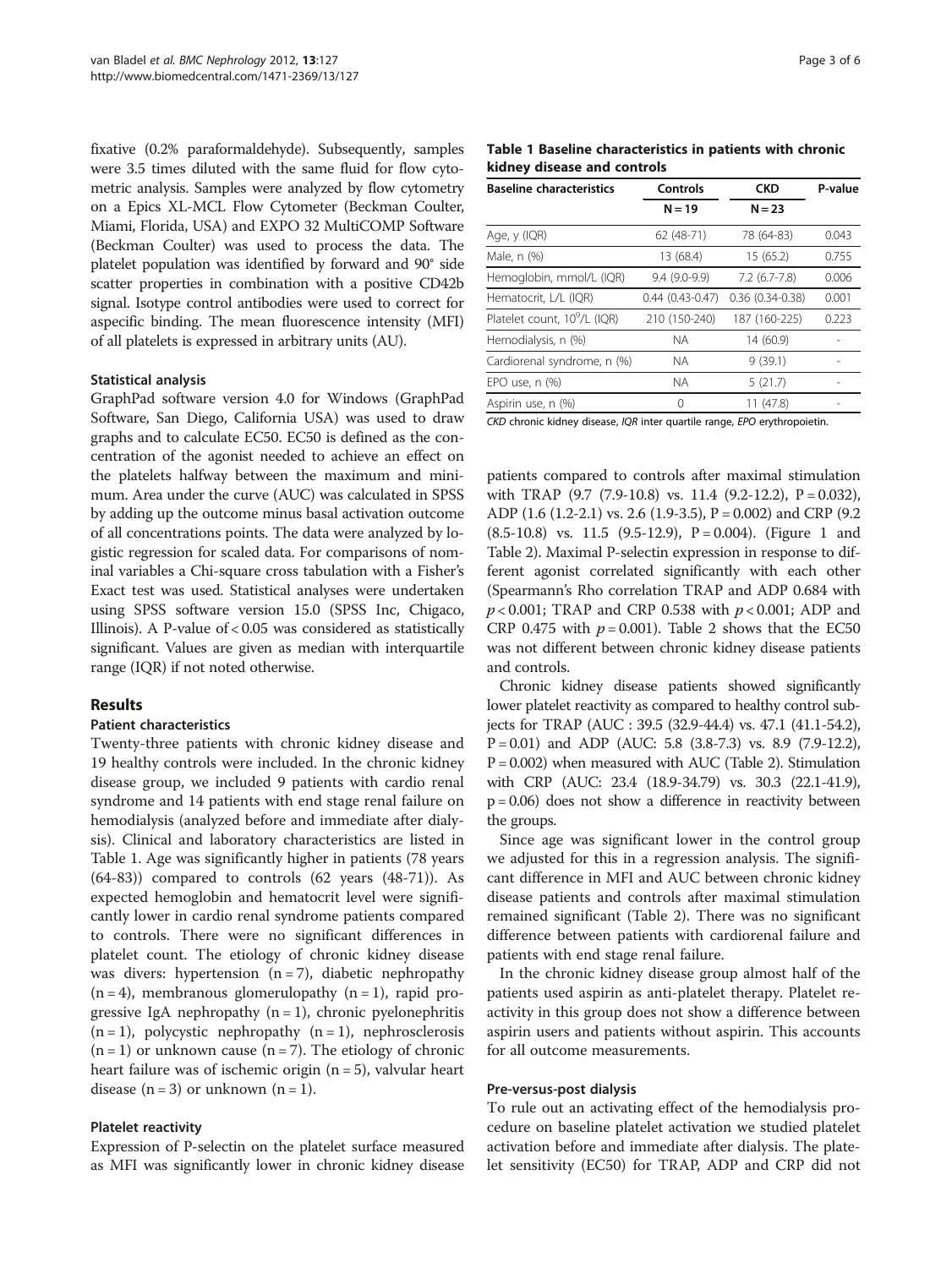<span id="page-3-0"></span>

differ between patients pre- and post dialysis. There was no difference between the maximum reached effect and AUC on platelet activation when comparing patients pre- and post dialysis (data not shown).

## **Discussion**

The aim of this study was to investigate the relation between platelet function and kidney failure in patients with end stage renal disease and cardiorenal syndrome using a flow cytometer based, functional platelet assay. We show that P-selectin expression after stimulation

with ADP, CRP and TRAP is lower in patients with chronic kidney disease as compared to healthy controls. Furthermore, we demonstrate that the EC50 was not different between groups. This means that platelet sensitivity itself is not affected for the different agonists, but the maximal platelet response is significantly lower.

Platelets were activated with 3 different stimuli. We chose for the agonists TRAP, ADP and CRP, which stimulate the three major physiological platelet activation pathways. TRAP activates the thrombin receptor Proteinase Activated Receptor 1 (PAR-1) on platelets. ADP is normally present

|                            | <b>Controls</b><br>$N = 19$ | <b>CKD</b><br>$N = 23$ | P-value | P-value<br>Adjusted for age |
|----------------------------|-----------------------------|------------------------|---------|-----------------------------|
|                            |                             |                        |         |                             |
| Maximal MFI TRAP, AU (IQR) | 11.4 (9.2-12.2)             | $9.7(7.9-10.8)$        | 0.032   | 0.095                       |
| Maximal MFI ADP, AU (IQR)  | $2.6(1.9-3.5)$              | $1.6(1.2-2.1)$         | 0.002   | 0.004                       |
| Maximal MFICRP, AU (IQR)   | $11.5(9.5-12.9)$            | $9.2$ (8.5-10.8)       | 0.004   | 0.010                       |
| EC50 TRAP, $\mu$ M (IQR)   | $1.9(1.5-2.5)$              | $2.3(1.8-2.6)$         | 0.372   | 0.182                       |
| EC50 ADP, µM (IQR)         | $0.9(0.6-1.1)$              | $0.89(0.7-1.1)$        | 0.544   | 0.597                       |
| EC50 CRP, ng/ml (IQR)      | 120 (46.7-312.7)            | 116.1 (46.1-270.5)     | 0.955   | 0.660                       |
| AUC TRAP, AU (IQR)         | 47.1 (41.1-54.2)            | 39.5 (32.9-44.4)       | 0.012   | 0.023                       |
| AUC ADP, AU (IQR)          | 8.9 (7.9-12.2)              | $5.8(3.8-7.3)$         | 0.002   | 0.003                       |
| AUC CRP, AU (IQR)          | 30.3 (22.1-41.9)            | 23.4 (18.9-34.7)       | 0.063   | 0.322                       |

MFI Mean fluorescence intensity, AU arbitrary units, IQR inter quartile range, EC50 concentration of agonist leading to a half maximal P-selectin expression, AUC Area under the curve.

## Table 2 Results platelet activation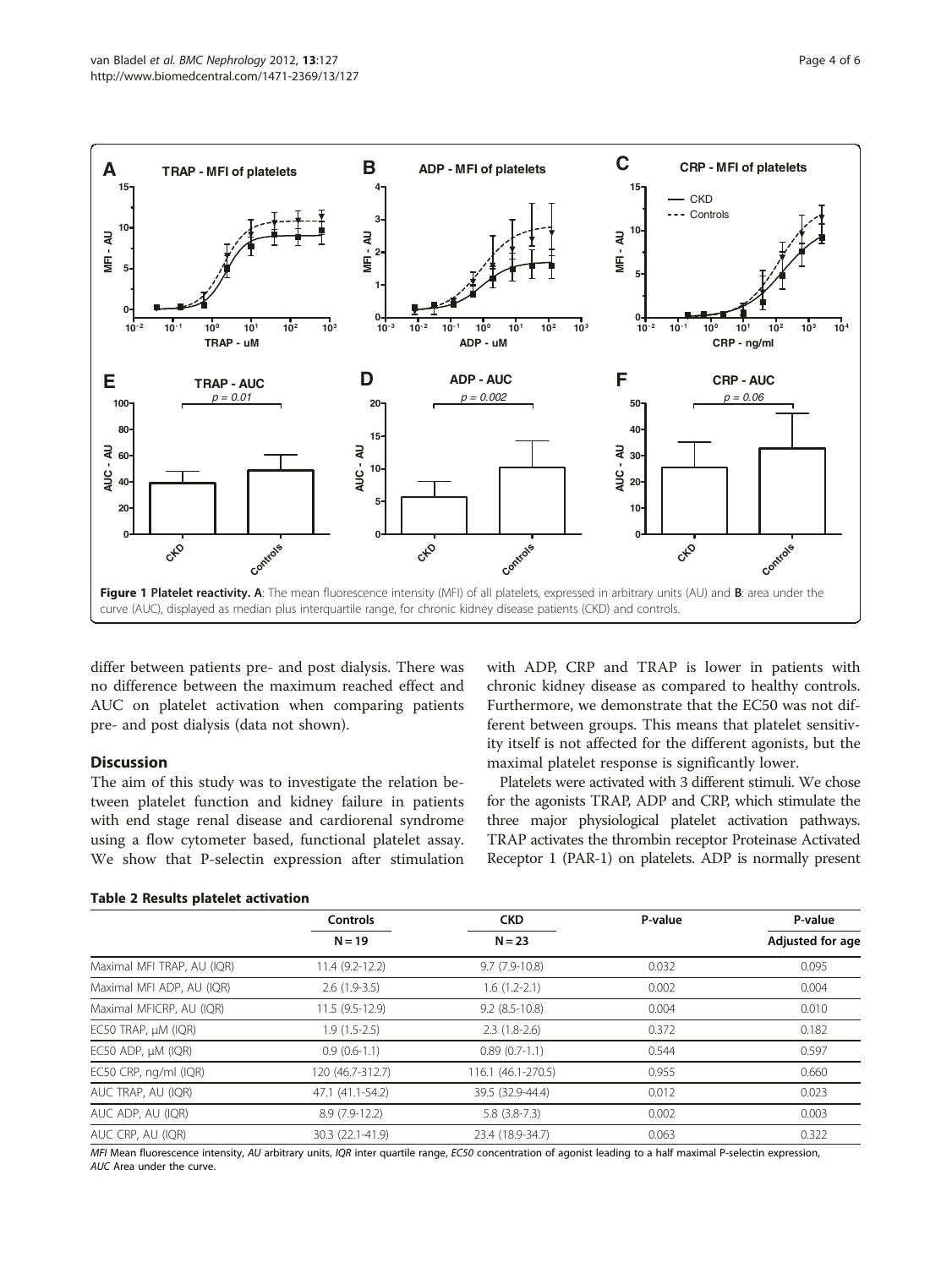in platelet dense granules. Upon platelet activation, ADP is released to activate nearby platelets via the P2Y receptors. CRP activates the receptor glycoprotein VI, the major collagen receptor on platelets. So, all 3 stimuli are of physiological importance.

P-selectin is found in the  $\alpha$ -granula of platelets. A deficiency in α-granula could lead to ineffective haemostasis. Two different explanations are possible for the deficient platelet α-granula release found in chronic kidney disease. This could be due to depletion of α-granula itself, or due to a deficiency in the release of α-granula. An impaired α-granule release has already been reported in uraemia [[18\]](#page-5-0). This is further supported by the recent observations of Schoorl et al. of an increase in platelets depleted from granules in patients undergoing chronic haemodialysis [[19](#page-5-0)]. Nevertheless, we cannot exclude an impairment of release.

The clinical bleeding tendency in uremic patients received much attention [[7](#page-5-0)]. Haemo- or peritoneal dialysis was found to improve haemostasis without correcting platelet aggregation defects. In contrast, compensatory mechanisms in the form of high von Willebrand factor (VWF) levels preserved relatively normal adhesion of uremic platelets to injured vessel wall models [\[20\]](#page-5-0). Moreover, as soon as the hematocrit - determining the red blood cell-mediated radial transport of blood platelets towards the vessel wall - was corrected by recombinant erythropoietin, clinical bleeding became less prominent. In contrast, thromboembolic/cardiovascular morbidity remains an important problem in these patients [\[21\]](#page-5-0). Especially in cardiorenal failure, there seems no or little benefit from treatment with antiplatelet agents, whilst risk of bleeding may increase [\[22\]](#page-5-0). Even though reports on platelet reactivity in patient with chronic kidney disease show conflicting results [\[23\]](#page-5-0), it has been attributed to an acquired thrombocytopathy characterized by decreased aggregation of platelets in response to stimuli. There are only a few studies that used functional tests to study platelet function in chronic kidney disease. Aggarwal et. al. found a higher P-selectin expression in patients with end stage renal disease receiving haemodialysis compared to healthy controls after stimulation with a single concentration of ADP  $(0.2 \mu M)$ . This suggests an increased reactivity [[13](#page-5-0)]. Moal et. al performed a similar study in which ADP (200 μM) and TRAP (50 μM) in a single concentration were used to stimulate platelets in healthy controls and end stage renal disease patients receiving haemodialysis. They found a lower P-selectin expression in patients compared to controls, indicating reduced platelet reactivity in patients with chronic kidney disease [\[6](#page-5-0)]. Most assays used previously are influenced by *in vitro* artifacts, platelet isolation and are dependent on VWF or hematocrit. In our functional assay there is no role for VWF and hematocrit. Moreover, since fresh whole blood was used, and samples were fixated subsequent to stimulation, in vitro platelet activation was negligible. We couldn't find an immediate effect of haemodialysis, but long term dialysis and classical risk factors for athero-vascular disease could all be studied with this assay. Larger populations should be studied in order to find the factors influencing platelet reactivity in vivo.

In our study, aspirin did not suppress the expression of P-selectin on platelets. Considering the fact that aspirin function is related to inhibition of tromboxane formation and does not influences release of granules, this is an expected result. Moreover, our finding is in accordance with a study by Stumpf et. al., in which P-selectin expression on platelets did not show a difference between patients taking aspirin compared to non-aspirin users [[24\]](#page-5-0). Further investigation is required to determine the influence of different drugs on platelet reactivity.

We here demonstrate that the flow cytometry based platelet activation assay can be used in clinical practice to study variables influencing platelet response in patients with renal failure. The assay is based on incubation with different agonists in whole blood and subsequent fixation. Platelets are sensitive for *in vitro* artifacts (especially platelet isolation, shear stress, pH and temperature). In our assay platelets are not isolated. The incubation in whole blood under standardized condition and the subsequent fixation step makes in vitro artifacts unlikely. When repeating the assay within healthy subjects at different blood collection moments, we find high reproducibility. Moreover, this assay can be used in routine clinical practice.

#### Conclusion

In conclusion, we found that patients with chronic kidney disease show reduced platelet reactivity in response of ADP, TRAP and CRP compared to controls. The defect is probably due to an α-granule defect. Further investigation is required to determine a correlation between platelet reactivity and both renal function and the high mortality risk of patients with chronic kidney disease.

#### Competing interests

The authors declare that they have no competing interests.

#### Author's contributions

ERB participated in design of the study and interpretation of data, and contributed to drafting of the manuscript. RLJ participated in design of the study and in the performance of flow cytometry analysis, performed the statistical analysis and critically revised the manuscript. DW and LC carried out the FACS analysis, and participated in the statistical analysis of data and drafting of the manuscript. CAG, LAB and MR participated in the design of the study and critically revised the manuscript. RF designed the study, supervised its conduct and drafted the manuscript. All authors read and approved the final manuscript.

#### Acknowledgements

The authors have no acknowledgements to make. No funding was received for this study.